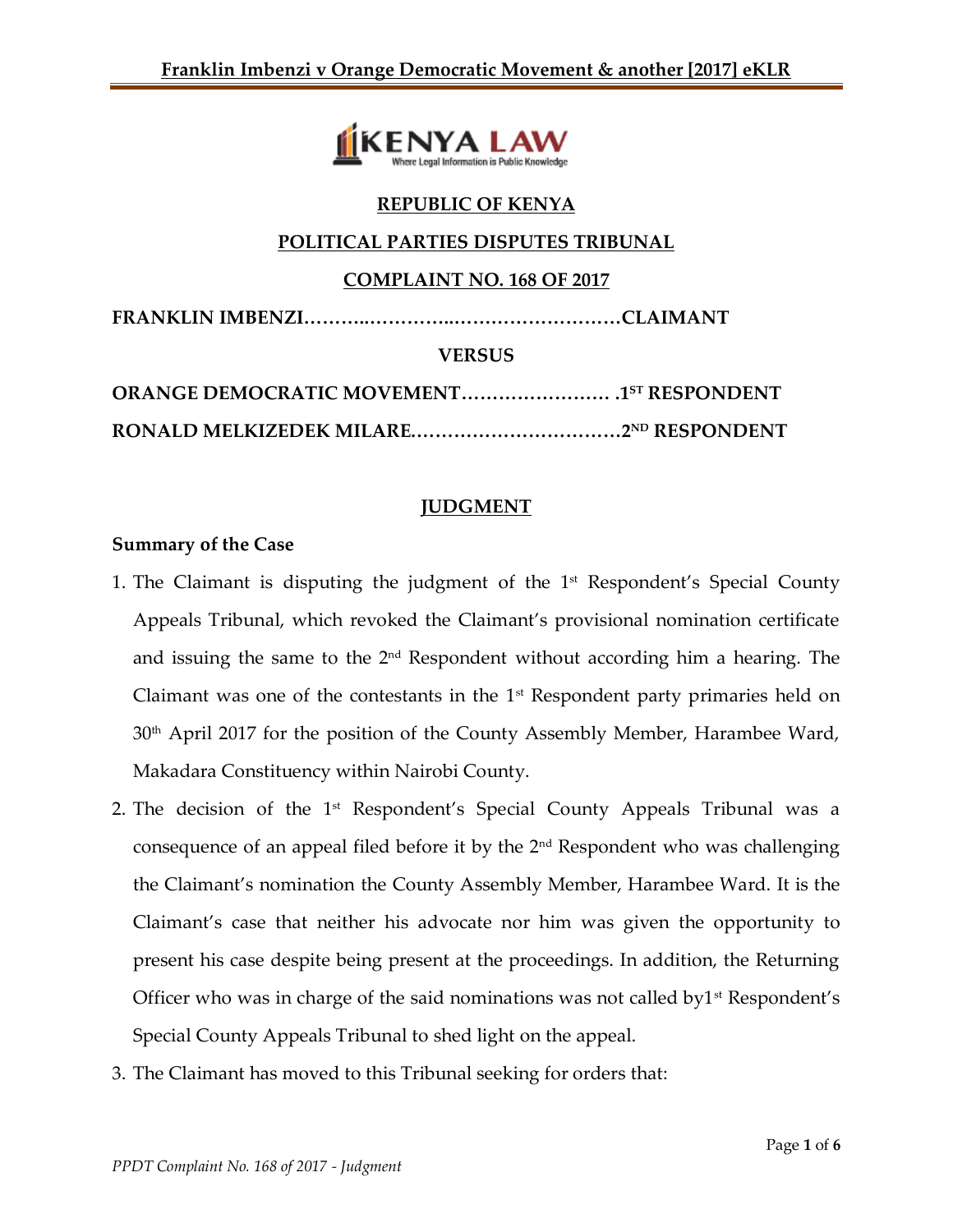- a) the decision of the 1st Respondent County Appeals Tribunal of awarding the 2 $^{\rm{nd}}$ Respondent the nomination certificate be set aside for being unlawful.
- b) the decision of the 1<sup>st</sup> Respondent County Appeals Tribunal of issuing the  $2<sup>nd</sup>$ Respondent with the nomination certificate was tainted with illegality since the Claimant was not heard.
- 4. In response, the Respondents opposed the Claimant's assertions terming them as being baseless and without justification especially considering that the Claimant allegedly altered the tallies to suit his circumstances. As a result, the Respondent's counsel has prayed to this Tribunal to uphold the verdict of the 1 st Respondent County Appeals Tribunal and dismiss the Claimant's case forthwith.

## **Issues for Determination**

5. What therefore remains in contention is whether the Claimant was accorded a fair hearing by the 1<sup>st</sup> Respondent County Appeals Tribunal.

## **Analysis**

- 6. The requirement for fair administrative action is one of the essential fundamental human rights enshrined in the Bill of Rights of the *Constitution of Kenya, 2010*. *Article 47* of the *Constitution* in this respect requires every person who is a subject of an administrative action to be accorded an expeditious, efficient, lawful, reasonable and procedurally fair opportunity.
- 7. This demands that an individual must be given written reasons for the actions if such person's fundamental rights and freedoms are likely to be adversely affected by an administrative action. *Article 50 (1) k* in this respect specifically demands that one must be accorded the opportunity to adduce and challenges evidence. The case of *Stephen Nendela vs. County Assembly of Bungoma and 4 Others [2014] eKLR* at *paragraph 28* and *29* explains that accused person does not refer to a person accused in a criminal trial only, but also any person accused of any allegation which if proved against such a person, the consequence will be prejudicial to him.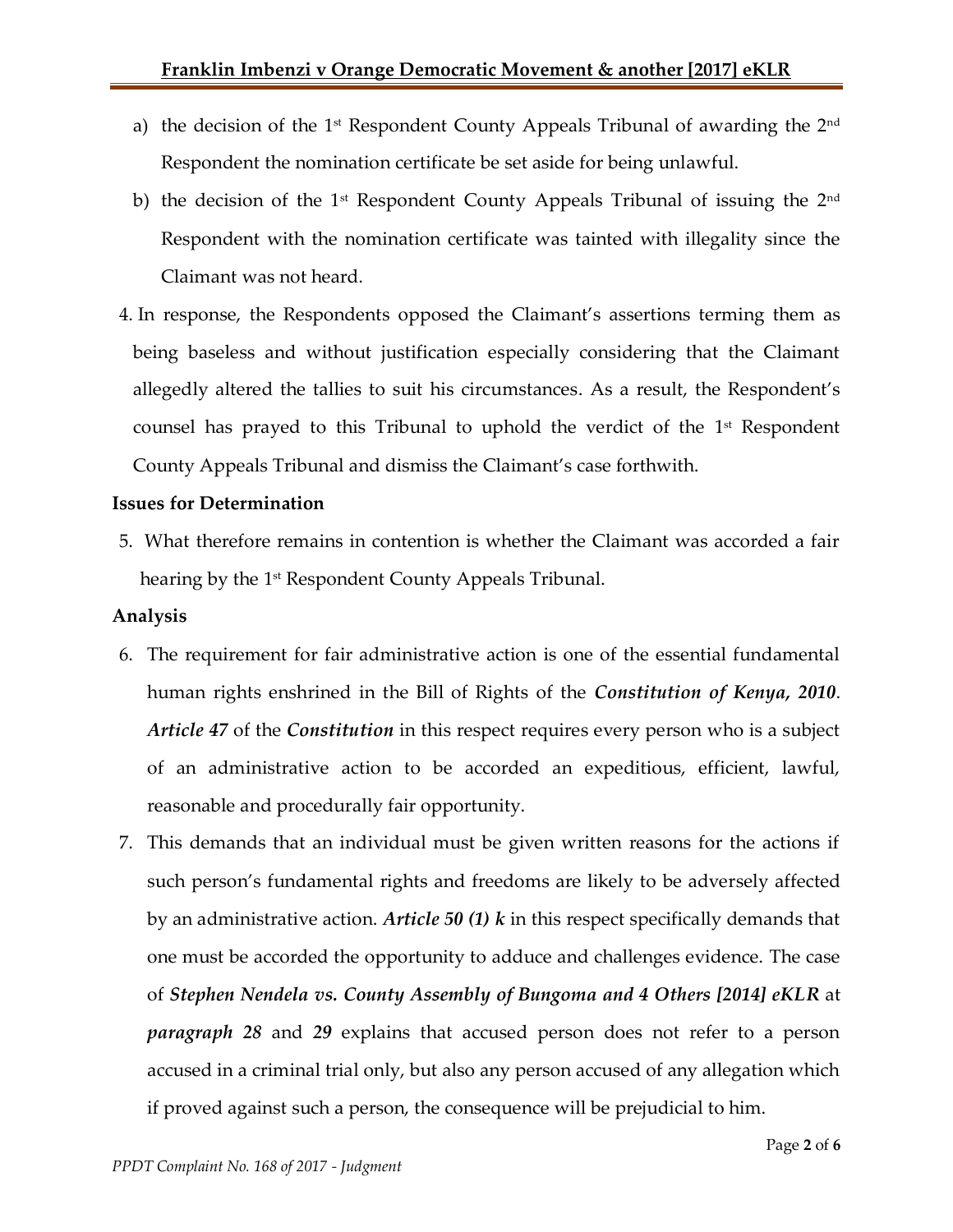- 8. In order to actualise this vital condition, the Fair Administration of Actions Act, 2015 has been enacted with the goal to *"provide for the review of administrative action by a court or, if appropriate, an independent and impartial tribunal and promote efficient administration."*
- 9. In this respect, *section 4 (1) (2) (3)* and *(4)* of the *Fair Administration of Actions Act, 2015* carefully and saliently particularises the activities that must be undertaken by the administrator of actions in order to conform with the requirements of *Article 47* of the *Constitution of Kenya, 2010.*
- 10. **Subsection 1** stipulates that *"Every person has the right to administrative action which is expeditious, efficient, lawful, reasonable and procedurally fair"* while *Subsection 2* provides that *"Every person has the right to be given written reasons for any administrative action that is taken against him."*
- 11. *Subsection 3* to this end requires the administrator of actions to ensure the service of prior and adequate notice of the nature and reasons for the proposed administrative action, an opportunity to be heard and make representations in that regard, notice of the right to legal representation, where applicable, making available the information, materials and evidence to be relied upon in making the decision or taking the administrative action et cetera.
- 12. *Subsection 4* on the other hand obligates the administrator of actions to accord the person against whom the administrative action is taken the chance to attend the proceedings, in person or in the company of an expert of his choice, be heard, cross examine persons giving adverse evidence against him and request for an adjournment of the proceedings, where necessary to ensure fair hearing.
- 13. Question: was the Claimant accorded a fair hearing by the  $1<sup>st</sup>$  Respondent County Appeals Tribunal?
- 14. In order to answer this question, it is crucial to point out that the dispute at hand has arisen from the activity of a political party, the Respondent, in relation to one of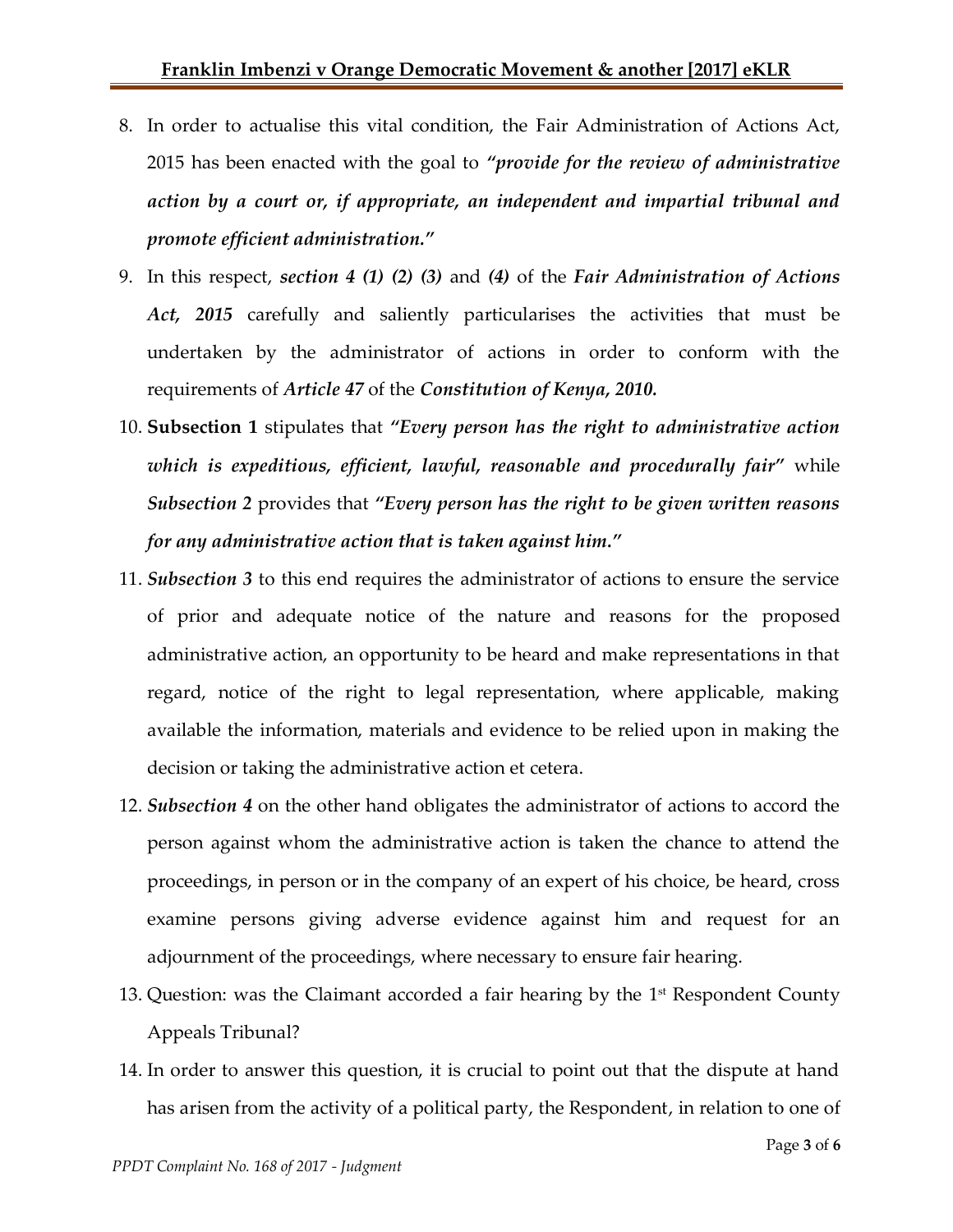its members. To be specific, the 1<sup>st</sup> Respondent took steps and withdrew the Claimant's nomination certificate without taking into consideration the Claimant's right to be heard, adduce and challenge evidence presented against him by the  $2^{\rm nd}$ Respondent.

- 15. As a political party, the  $1<sup>st</sup>$  Respondent was required to act in accordance with the law and respect the fundamental rights and freedoms of its members in whatever decision the 1st Respondent makes. The 1 st Respondent's party constitution in *rule 19.2.9* stipulates that Appeals tribunal will determine disputes in accordance with the *Constitution of Kenya, 2010* and other laws.
- 16. This means that the  $1<sup>st</sup>$  Respondent ought to give a party member a reasonable opportunity to be heard and make a defence to the allegations or charges made against him or her in accordance with the rules of natural justice and fair play. However, to deny the Claimant or his advocate the right to answer to the charges facing him at the1<sup>st</sup> Respondent County Appeals Tribunal clearly flew on the face of the well established principle and the right to fair administrative action
- 17. Indeed, from the evidence adduced before this Tribunal, the Claimant was called to appear before the  $1<sup>st</sup>$  Respondent County Appeals Tribunal but was denied the right respond to the allegations labelled against by the 2nd Respondent.
- 18. It is trite that a political party member facing an administrative action must be entitled to fair administrative action. This Tribunal is under sacred obligation to ensure that the 1st Respondent's actions does exactly that and comply with the provisions of the *Constitution of Kenya, 2010* and the *Fair Administrative of Actions Act, 2015* in relation to fair administrative action.
- 19. We are guided by the decision of the High Court in *Republic v Truth, Justice and Reconciliation Commission Ex-Parte Beth Wambui Mugo [2016] eKLR* at paragraph *60* where it was held that: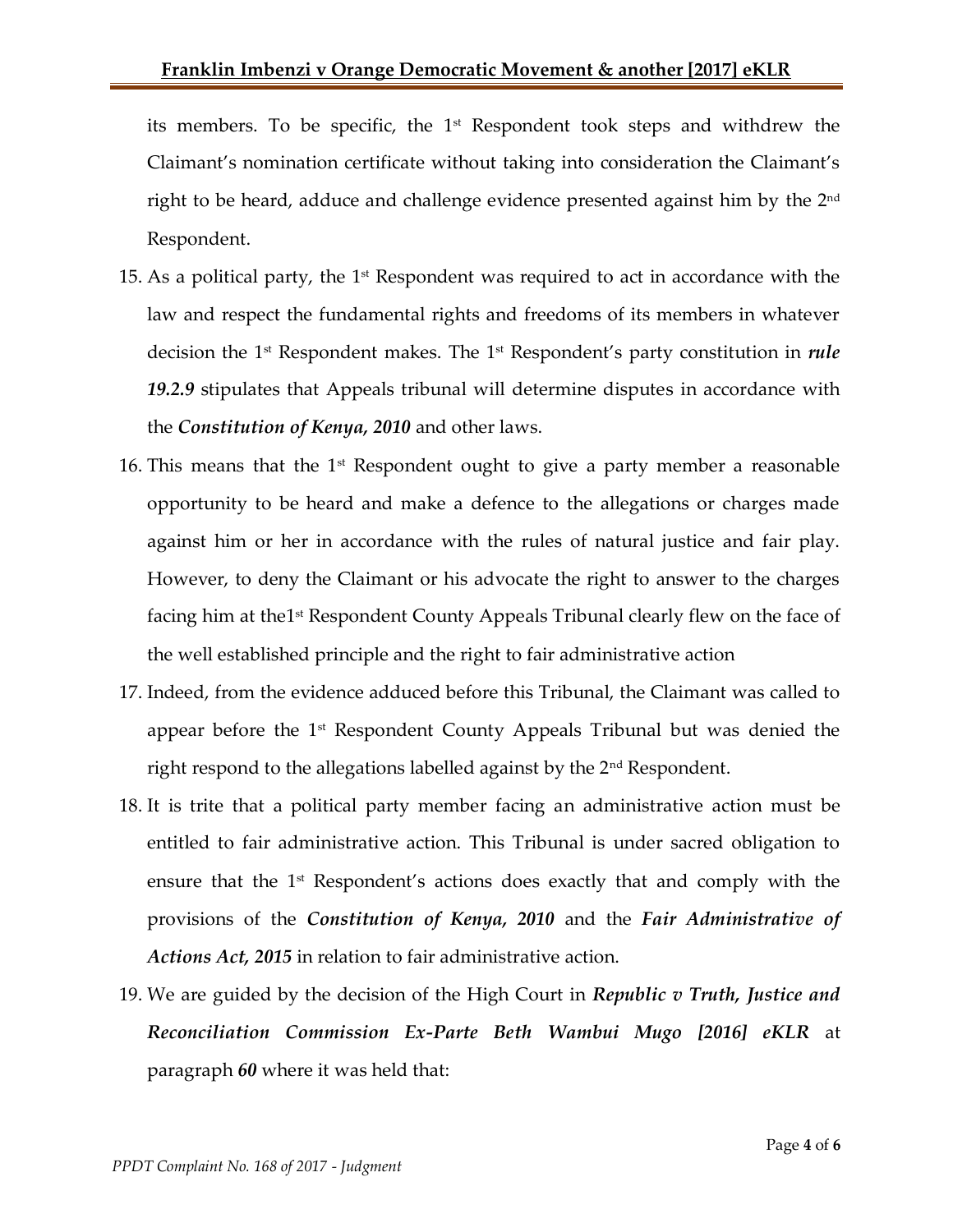*The minimum ingredients of fair hearing are provided in Article 47 of the Constitution. I say the minimum because under Article 20 of the Constitution every person is entitled to enjoy the rights and fundamental freedoms in the Bill of Rights to the greatest extent consistent with the nature of the right or fundamental freedom and in applying a provision of the Bill of Rights, a court is enjoined inter alia develop the law to the extent that it does not give effect to a right or fundamental freedom and to adopt the interpretation that most favours the enforcement of a right or fundamental freedom. Article 47 of the Constitution provides that every person has the right to administrative action that is expeditious, efficient, lawful, reasonable and procedurally fair. If a right or fundamental freedom of a person has been or is likely to be adversely affected by administrative action, the person has the right to be given written reasons for the action.*

- 20. In this regard, for a hearing to be said to be fair, one should be sufficiently informed of the allegations facing him and he should be given adequate or reasonable notice to enable him deal with it.
- 21. In this case, we find that the Claimant's rights to fair administrative action was flouted when he was denied the right to answer to the charges brought against him at the 1 st Respondent County Appeals Tribunal. For that reason, we hold that the Claimant has succeeded to establish sufficient grounds to warrant the setting aside of the decision of 1st Respondent County Appeals Tribunal dated 6<sup>th</sup> May 2017.

## **Orders**

22. In the premises, we allow this Complaint and make the following orders: